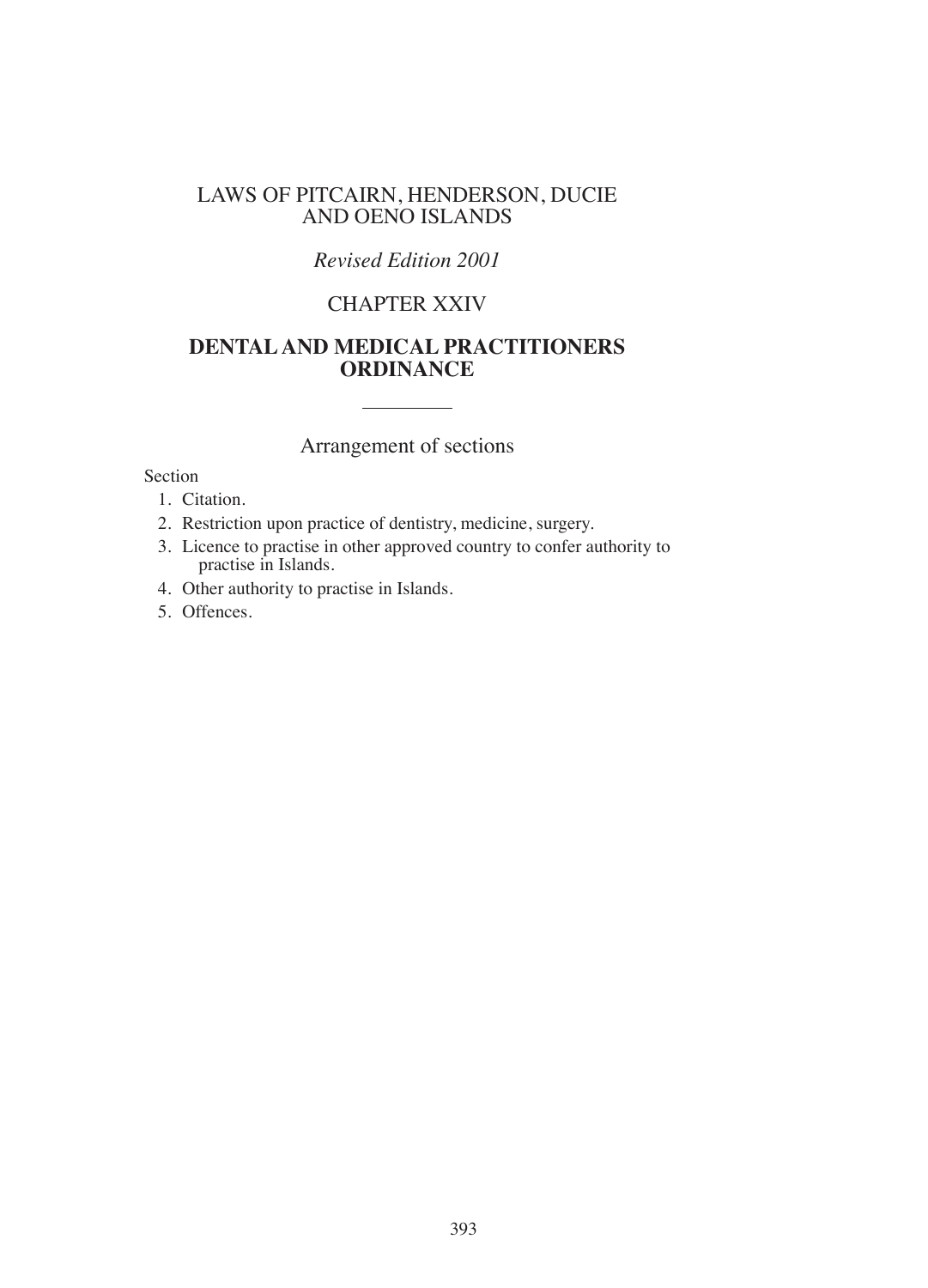Ordinance No: 1 of 1984 4 of 2002

An ordinance to regulate the practice of dentistry, medicine and surgery in the Islands.

[26th January, 1984]

**1.** This ordinance may be cited as the Dental and Medical Practitioners Ordinance.

**2.** No person shall practise or perform dentistry (which expression shall include oral surgery), or medicine or surgery, unless authorised to do so by the provisions of this ordinance.

**3.**—(1) Every person who applies to the administration for appointment to a residential post in the Islands which includes the practice of dentistry, or medicine or surgery, shall provide to the Commissioner all available information relative to his or her medical or dental qualifications and experience as an essential part of that application.

(2) Upon consideration of a report by the Commissioner on such application the Governor may in his discretion grant to the applicant a licence to practise dentistry, or medicine or surgery, in the Islands, for such period and subject to such conditions as he may think fit.

(3) Any person currently holding any such ofice referred to in subsection (1) at the time of the commencement of this section shall be deemed to have been granted a licence by the Governor under subsection (2) to practise dentistry, or medicine or surgery, in the Islands for the period of his or her appointment.]

### **(Replaced by Ordinance No. 4 of 2002)**

**4.** Any person who is authorised by law in any other country or place to practise dentistry, or medicine or surgery, may in any circumstances of emergency provide or attempt to provide such dental, medical or surgical treatment as may be necessary to protect the vital interests of another person and shall be deemed on such occasion to be licensed under this ordinance to do so.]

## **(Replaced by Ordinance No. 4 of 2002)**

**4A**. Any medical practitioner or dentist travelling on board a vessel which is visiting the Islands may be granted a temporary licence for the purposes of section 2 during the period of such visit, by the Mayor acting on the advice of the Medical Oficer, to carry out such normal medical or dental advice or treatment as may be required by any person resident in the Islands.

Immunity from suit

[Mayor may grant temporary licences

**4B.**—(1) No person practising dentistry, medicine or

394

[Unlicensed person may provide treatment in emergency

Citation.

Restriction upon practice of dentistry, medicine, surgery.

[Procedure for licensing